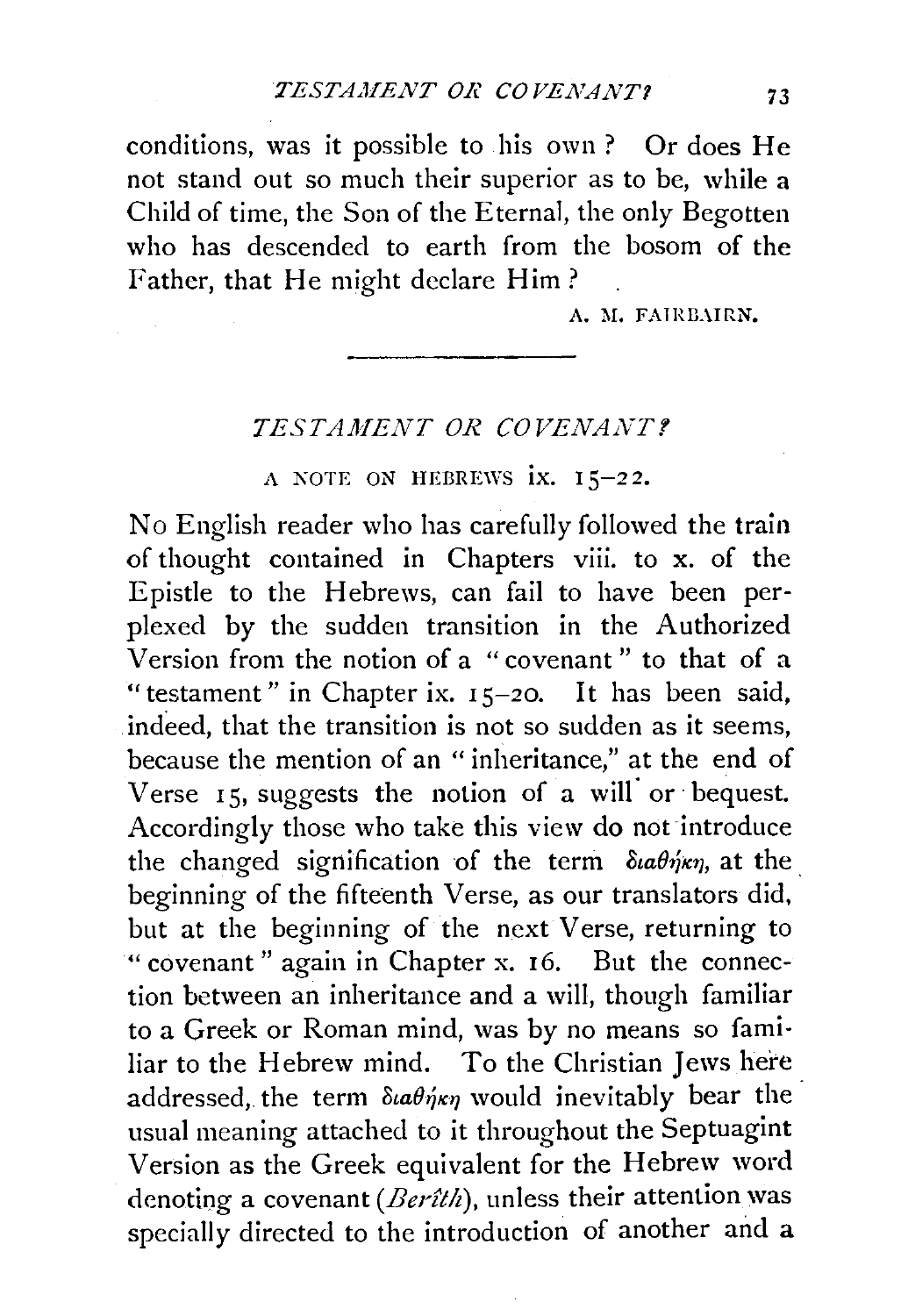less familiar signification. The mere fact that such a sense might be inferred by implication from the mention of an inheritance  $(\kappa\lambda\eta\rho\sigma\nu\rho\mu/a)$ , would not be sufficient of itself to suggest it to them, without some plainer indication of a change in the usage. Moreover, this very notion of "the inheritance" of Canaan was constantly associated in the mind of a Jew with God's covenant made with his nation. <sup>1</sup>

The section contained in Verses 15 to 22 of this Chapter can by no means be treated as parenthetical or supplementary. It is an essential portion of the writer's argument, and is connected with the preceding paragraph by the words "and for this cause" ( $\kappa a\lambda \delta u\lambda$ *TouTo)* in Verse I 5, and with the following paragraph by the conjunction "therefore" *(ovv)*, at the beginning of Verse 23. There is no break or dislocation in the chain of reasoning, if we retain the sense of " covenant" given to  $\delta u \partial \dot{\eta} \epsilon \eta$  in other parts of the Epistle, such as immediately occurs, if we substitute for it the novel rendering "testament," either in Verse 15 or Verse r6.

In the preceding Chapter (viii. 8), the expression  $\kappa a\nu\nu\nu$   $\delta\iota a\theta\nu\rho\kappa\nu$  is quoted from the prophecy of J eremia<sup>'</sup>),<sup>2</sup> and is there rendered " a new covenant," but in the ninth verse of the fifteenth Chapter the very same phrase is translated "the new testament." Why, again, should Christ be called " the mediator of the new *testament*," in Chapter ix. 15, when we find Him called " the mediator of a better *covenant*" in the preceding Chapter? Is it not most natural, in the absence of any indication to the contrary, to infer that  $\kappa_{\alpha\iota\nu\eta}$ 

<sup>&</sup>lt;sup>1</sup> See Deut. *iv.* 20, 23; I Chron. *xvi.* 15-18; Psa. cv. 8-11.

<sup>&</sup>lt;sup>2</sup> The citation is from Jer. xxxviii.  $31-34$ , LXX., with a few unimportant  $variations.$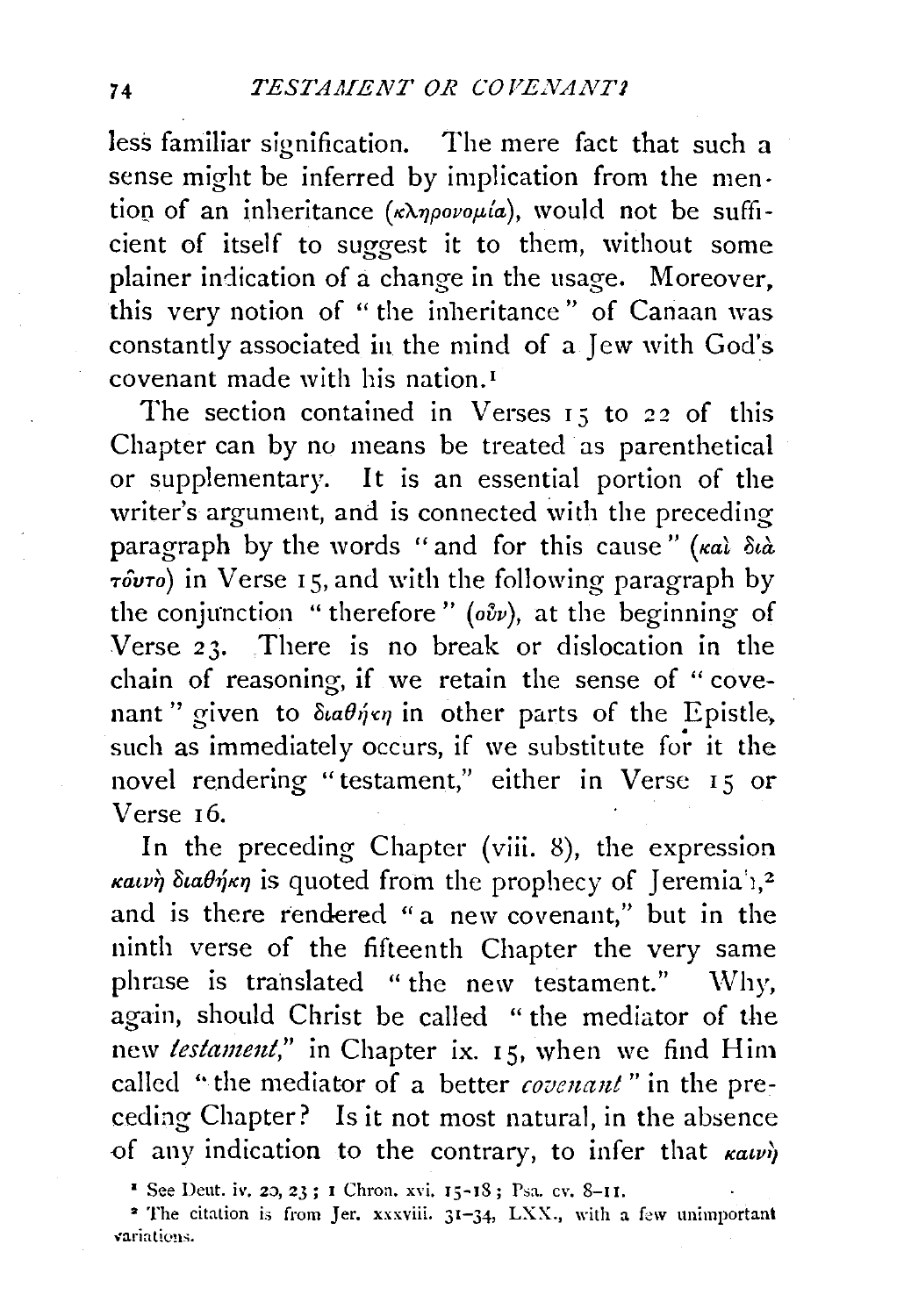$\delta u \theta \dot{\eta} \eta$  has precisely the same meaning in both Chapters, and that in both the author is alluding to the passage which he had already cited from the Septuagint?

The prominent idea pervading the whole of the section, beginning at Chapter viii. and ending at Chapter  $x$ . 18, is the analogy, and, in some respects, the contrast between the "old," or Mosaic "covenant," which was soon to be superseded (viii.  $13$ ), and the " new," or better "covenant," of which Christ was the Mediator *(μεσίτης)* and the Surety *(ἔγγυος)*. The turning point, both of this analogy and this contrast, is the fact that both the covenants were inaugurated and ratified by death (θανώτου γενομένου), not ordinary natural death, but a sacrificial, expiatory, violent death, *accom*panied with bloodshedding as its essential feature. That such a death was denoted by the phrase, "by means of death," in Verse 15, is plain from the addition of the words είς απολύτρωσιν των επι τη πρώτη διαθήκη *παραβάσεων*, "that death having taken place for expiation of the offences committed under the first covenant." And yet, if we adopt the change from "covenant" to "testament" in Verse 16, the word  $\theta$ ávaTov must there be taken to mean natural death in its ordinary sense, for it cannot be affirmed that a testament implies of necessity a violent death by bloodshedding of the testator. In interpreting this Epistle it must never be forgotten that the writer wa3 a Jew writing to Jews, and must therefore be understood to refer to Jewish modes of thought and Jewish usages. When, therefore, he says that death and bloodshed were necessary to the validity of a covenant, he meant that they were necessary under the provisions of the law of sacrifice,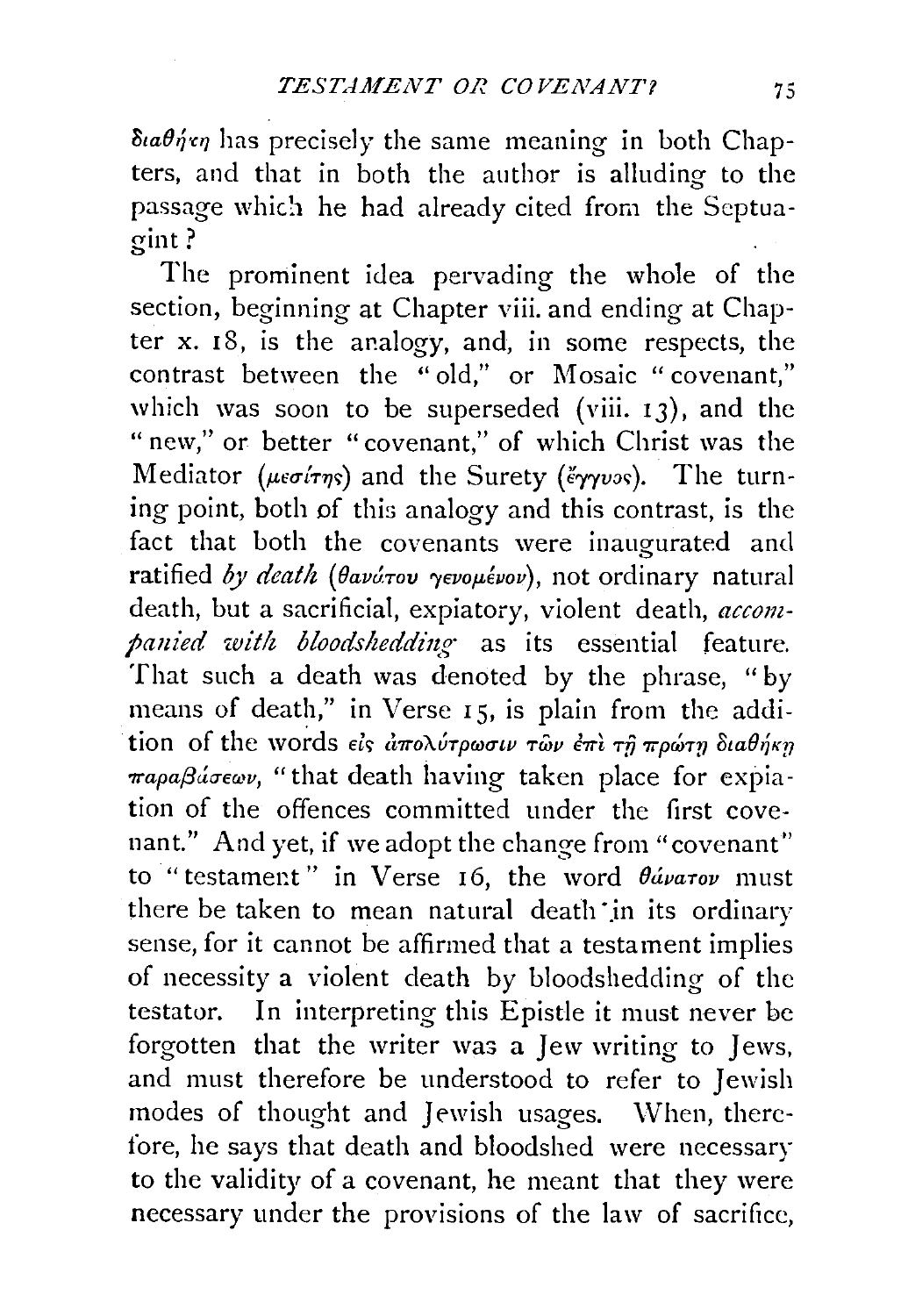as known to the Hebrews whom he was addressing. In like manner, when he lays down the general principle that " without shedding of blood is no remission," we must obviously limit his meaning by supplying the words "by the law" *(KaTa Tov voµov)*, from the preceding clause.

If, then, we retain the usual rendering of  $\delta u \theta \dot{\eta} \kappa \eta$ , the passage may be thus translated: $-$ " And for this reason (because of the superior *moral* efficacy of Christ's blood, as contrasted with the ceremonial efficacy of the legal sacrifices) He is the Mediator of a fresh covenant, that, death having taken place for expiation of the offences committed under the first covenant, they who have been called may receive the promise of the eternal inheritance (as distinguished from the temporal inheritance attached to the old covenant). For where there is a covenant, the covenanter's death *must* (according to the Law) be borne *(i.e.,* by the victim which dies for him vicariously) ; for a covenant is ratified over dead bodies (of sacrificed animals), since it never is valid when the covenanter lives *(i.e.,* so long as his life is not forfeited, or acknowledged to be forfeited for sin by the vicarious death of the victim offered for him). And hence the first covenant also was not inaugurated without *blood* (i. *e.,* sacrificial bloodshedding)." Now the fact here expressly affirmed, that no covenant with Jehovah was held valid under the old dispensation till it had been ratified with the bloodshedding of slain victims, was perfectly familiar to a Jew. It is plainly assumed in the following passage in the Book of Psalms  $(l, 5)$  :-" Gather my saints together unto me, *those that have made a covenant with me by sacrifice*"